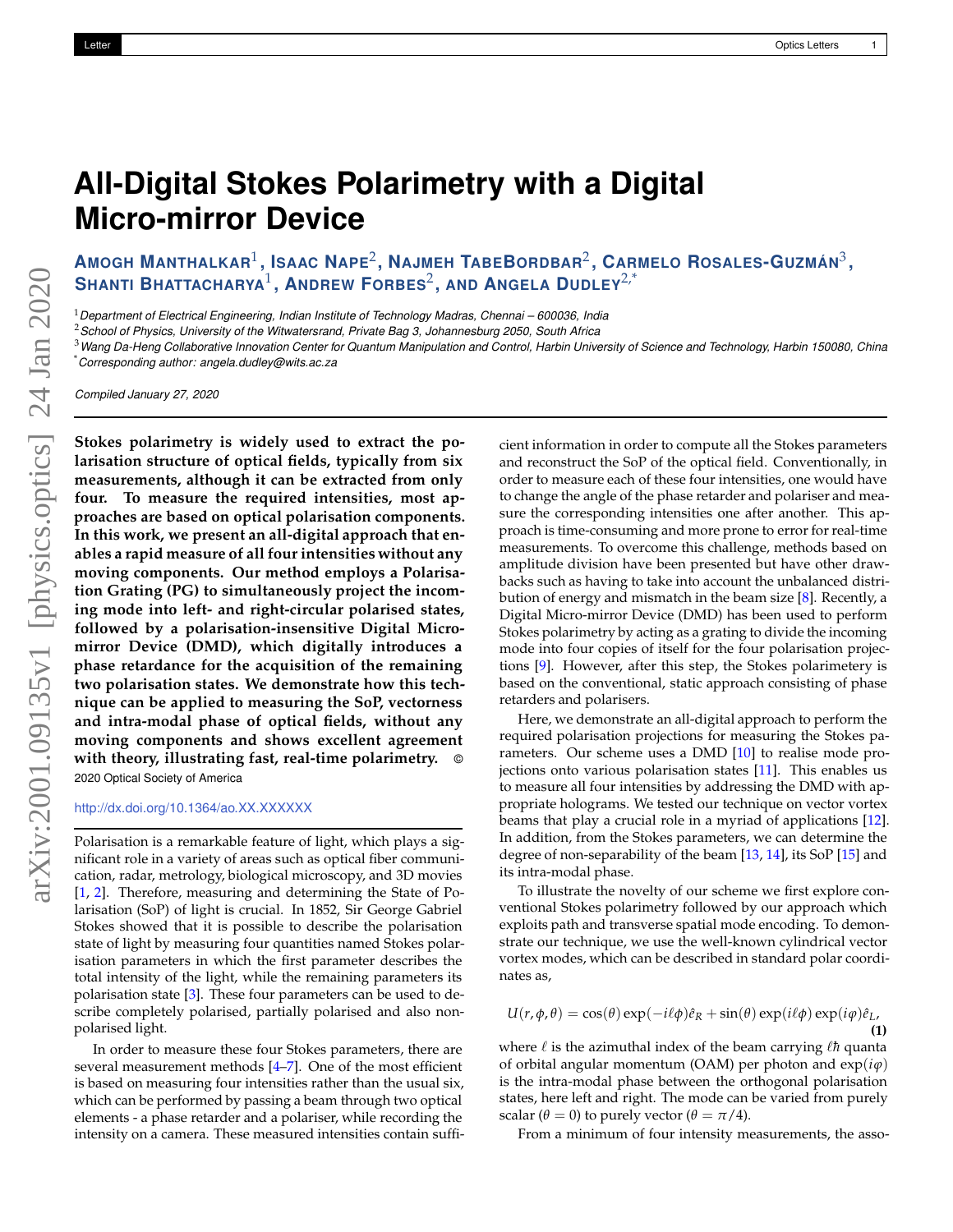

**Fig. 1.** (A) Conceptual schematic of the all-digital polarisation polarimetry device. PG: Polarisation Grating; DMD: Digital Micromirror Device; BS: 50:50 Beam-Splitter. The insert contains examples of measured output states with corresponding DMD holograms, where blue denotes the hologram for path *A* and green for path *B*. (B) Experimental setup where the red section demarcates the generation of the mode of interest, while the green and orange sections contain the measurement procedure: first a projection into the left and right polarisation states followed by a projection into the horizontal and diagonal polarisation states. (C) Experimental scalar and radially polarized vector beams. The intensity profiles denote the radially polarized vector beam (left column) and the scalar beam (right column) after passing through a rotating polariser. Polariser angles are marked above each output.

ciated Stokes parameters can be determined,

$$
S_0 = I_R + I_L, \t S_1 = 2I_H - S_0, S_2 = 2I_D - S_0, \t S_3 = I_R - I_L,
$$
 (2)

where  $I_H$ ,  $I_D$ ,  $I_L$  and  $I_R$  represent the two-dimensional intensity profiles of the horizontal, diagonal, left- and right-circular polarisation components, respectively.

The Stokes parameters enable not only the spatial reconstruction of the SoP of the optical field of interest (Eq. 1), but the Vector Quality Factor (VQF) [13, 14] can also be determined.

$$
VQF = \sqrt{1 - \frac{S_1^2}{S_0^2} - \frac{S_2^2}{S_0^2} - \frac{S_3^2}{S_0^2}},
$$
\n(3)

as well as the intra-modal phase [7],

$$
\varphi(r,\phi) = \frac{1}{2}\arctan(\frac{S_3(r,\phi)}{S_2(r,\phi)}).
$$
 (4)

In order to perform Stokes polarimetry via the four intensity measurements listed in Eq. 2, we need to perform projections into the horizontal, diagonal, left- and right-circular polarisation states. Conventionally, this is achieved with static phase retarders and polarisers. In the next section we show how these measurements can be executed using path encoding and interference.

In the previous section, the role of the polariser was to enable the interference of the spatial modes, marked by the orthogonal polarisations. For example, a vector mode  $\Psi(r,\phi) = \frac{1}{\sqrt{2}}$  $\frac{1}{2} [\psi_R(r,\phi)\hat{e}_R + \psi_L(r,\phi)\hat{e}_L]$  projected onto an arbitrary polarisation state [i.e,  $\hat{a}(\alpha) = \frac{1}{\sqrt{2\pi}}$  $\frac{1}{2}\left(u\hat{e}_R + v e^{i\alpha}\hat{e}_L\right)$ where *α* (phase), *u* and *v* (amplitudes) are determined by the orientation of the polariser] results in a field expressed as  $\left(u\psi_R(r,\phi)+v e^{-i\alpha}\psi_L(r,\phi)\right)\hat{a}(\alpha)$ . Therefore, any projection

with a linear polariser controls the phase and amplitude between the spatial modes that where initially marked by unique polarisation states. In our scheme, we emulate this by using path decomposition of the orthogonal circular polarisation in combination with digital phase encoding and path interference using a beam-splitter. We have illustrated this in Fig. 1 (A).

For the polarisation decomposition, we use a geometric phase Polarisation Grating (PG), which performs a decomposition of left- and right-circular polarisations, onto orthogonal paths *A* and *B*, respectively, and hence we can extract *I<sup>L</sup>* and *I<sup>R</sup>* in a single measurement. At this point in the setup, the orthogonal states of the field of interest  $[\Psi^{'}(r,\phi)]$ , namely  $\psi_{R}(r,\phi)$ and  $\psi_L(r, \phi)$ , are mapped to two unique paths, namely *A* and *B*, respectively, which is represented as a vector as follows  $\Psi'(r,\phi) = \left( \frac{\psi_R(r,\phi)}{\psi_L(r,\phi)} \right)$ . Here, the first and second entries map the fields in path *A* and *B*, respectively [as illustrated in Fig. 1 (A)]. Each path (or orthogonal state,  $\psi_R(r, \phi)$  and  $\psi_L(r, \phi)$ ) is directed to one half of a DMD, where a relative phase and amplitude is encoded between *ψR*(*r*, *φ*) and *ψL*(*r*, *φ*), represented by the following matrix  $\begin{pmatrix} a \exp(i\alpha) & 0 \\ 0 & b \exp(i\beta) \end{pmatrix}$ . The two paths are then combined via a 50:50 Beam-Splitter (BS), which has an unitary matrix given as  $\frac{1}{\sqrt{2}}$  $\frac{1}{2}$  $\left(\begin{matrix} 1 & 1 \\ 1 & -1 \end{matrix}\right)$ . The Jones matrix for the final transformation is summarised as

$$
J(a, b, \alpha, \beta) = \frac{1}{\sqrt{2}} \begin{pmatrix} a \exp(i\alpha) & b \exp(i\beta) \\ a \exp(i\alpha) & -b \exp(i\beta) \end{pmatrix},
$$
 (5)

where the amplitudes (*a* and *b*) and phases (*α* and *β*) are controlled on the DMD. Applying this transformation (Eq. 5) to our field of interest  $[\Psi^{'}(r,\phi)]$ , results in the following state

$$
J(a,b,\alpha,\beta)\Psi'(\cdot)=\frac{1}{2}\begin{pmatrix} a\exp(i\alpha)\psi_R(r,\phi)+b\exp(i\beta)\psi_L(r,\phi)\\ a\exp(i\alpha)\psi_R(r,\phi)-b\exp(i\beta)\psi_L(r,\phi) \end{pmatrix}.
$$
\n(6)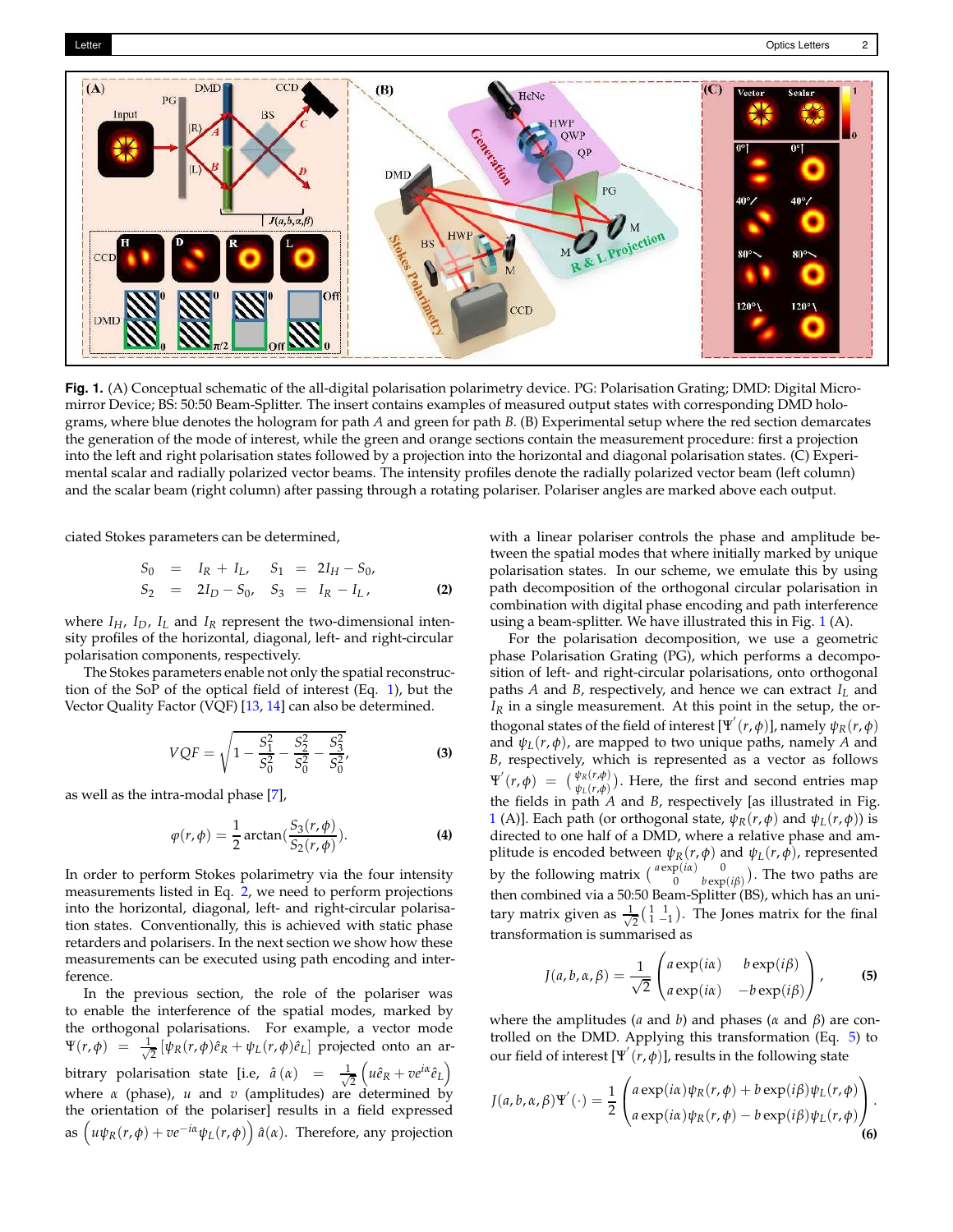where the top (bottom) entry denotes path *C* (*D*) located after the BS in Fig. 1 (A). By substituting the parameters (provided in Table 1) into the final state located at the CCD in path *C* (i.e. the top entry of the vector in Eq. 6, one can obtain the four required states, namely horizontal, diagonal, right and left.

The settings for the DMD are presented in Table 1.

**Table 1.** Parameter settings in order to project onto the corresponding polarisation states using the Jones matrix  $J(a, b, \alpha, \beta)$ .

|               |  | $a \quad b \quad \alpha \quad \beta$ |  |  | $a \quad b \quad \alpha \quad \beta$ |
|---------------|--|--------------------------------------|--|--|--------------------------------------|
| $I_H$ 1 1 0 0 |  |                                      |  |  | $I_D$ 1 1 0 $-\frac{\pi}{2}$         |
| $I_R$ 0 1 0 0 |  |                                      |  |  | $I_L$ 1 0 0 0                        |

The experimental setup for the all-digital Stokes polarimetry device is depicted in Fig.  $1$  (B). Here the setup was classified into three sections: generation of the mode of interest (scalar, vector or a weighted superposition), projection into the left- and right-circular polarisation states, followed by Stokes polarimetry, executed via a DMD and a BS. A horizontally polarised Gaussian beam (Helium-Neon, *λ* = 632 nm) was converted into a radial vector vortex beam with the use of a static q-plate  $(q = 1/2)$ , a Half Wave-Plate (HWP) and Quarter Wave-Plate (QWP). Once the mode of interest was created, a PG was used to separate the left and right-circular polarisation states, which were subsequently directed onto two halves of a DMD.

To record the left-circular polarisation state (*IL*), the half of the DMD associated to the incident left-circular polarisation state (i.e. path *A*) was in the 'on state'. While the other half of the DMD, associated to the incident right-circular polarisation state (i.e. path *B*), was in the 'off state'. The state of each half of the DMD was then reversed in order to record the right-circular polarisation state  $(I_R)$  [as illustrated in the insert of Fig. 1 (A)]. Next the two halves of the DMD were encoded with holograms that produce a relative phase difference of 0 for the detection of the horizontally polarised state (*IH*), and a phase difference of  $\frac{\pi}{2}$  for the diagonal polarisation state (*I<sub>D</sub>*), when both beams interfered on the CCD [as illustrated in the insert of Fig. 1 (A)].

The frame rate of the DMD allowed for a fast (∼9500 1-bit frames per second), real-time measurement of the Stokes parameters. The holograms were generated using the Lee holography method, by passing the desired intensity and phase functions through a non-linear limiter that acts like a binary filter [16].

The equation used to encode the binary hologram is

$$
h(x,y) = \frac{mod_{2\pi} [\phi(x,y) + 2\pi (kx + ky)]}{2\pi} - 0.5
$$
  
 
$$
\leq \frac{\sin^{-1} (|E(x,y)|)}{\pi/2}
$$

In this equation,  $h(x, y)$  is the binary value of each point on the DMD,  $E(x, y)$  and  $\phi(x, y)$  are the normalized amplitude and phase at each point in the desired pattern, *k* is the carrier frequency, which determines the fringe width. Since the phase functions that we generated are constant global phases, the holograms look like binary gratings with relative shifts in position for different phase values [Fig. 1 (A)].

Since the paths that the left- and right-circularly polarized beams traversed after reflection from the DMD were different, a calibration experiment was performed to verify the phase that

each beam acquires from the DMD. For this, the DMD was programmed with a constant hologram on one half and a sequence of holograms for a constant global phase were displayed. The hologram for which an interferogram corresponding to *I<sup>H</sup>* (two horizontal lobes) was captured was then considered to be a relative phase of 0 between both beams at the CCD. A hologram corresponding to a phase difference of  $\frac{\pi}{2}$  was programmed to obtain  $I_D$ . The measured intensity profiles  $(I_H, I_D, I_L$  and  $I_R$ ) were used to calculate the associated Stokes parameters and subsequently the VQF of the mode, its SoP and intra-modal phase (all presented in the following section, pertaining to the *Results*).

The concept of the all-digital Stokes polarimetry measurement was verified with both scalar and radial vector vortex modes, whose intensity profiles are depicted in Fig. 1 (C). Unlike the scalar mode, the vector mode possesses a spatial dependency on the state of polarisation, as illustrated in the series of inhomogeneous intensity profiles recorded after a rotating polariser [Fig. 1 (C) left column]. When the polariser is orientated to transmit vertically polarised light, two lobes are orientated along the vertical axis [Fig.  $1$  (C) left column] revealing the radial nature of the vector mode's polarisation.



**Fig. 2.** Stokes polarimetry for a scalar mode. The measured intensity profiles (top row) of the Stokes projections with calculated Stokes parameters (bottom row). Theoretical predictions are given as inserts.

The experimental Stokes measurements for the scalar and radially polarised vector beam are displayed in Figs 2 and 3, respectively. The top rows contain the intensity profiles of the four intensity profiles (namely,  $I_H$ ,  $I_D$ ,  $I_L$  and  $I_R$ ) needed to determine the Stokes parameters, presented in the corresponding bottom rows. In the scalar case (Fig. 2) it is evident that only one of the circular polarisation states exists (in this case the righthanded state) which is characteristic of these modes, unlike in the vector case (Fig. 3) where both the left- and right-handed polarisation states are present. The corresponding Stokes parameters determined via Eq. 2 are presented in the bottom rows of Figs 2 and 3, for the scalar and vector case, respectively. In both cases there is very good agreement with theoretical predictions given by the accompanying inserts. The spiraling structure of the two-lobe intensity profile (which manifests in Stokes parameters, S1 and S2) is due to the inherent curvature induced in the modes propagating through the experimental setup [Fig. 1 (B)].

The results presented above represent a purely scalar or purely vector case, however similar measurements can be performed on intermediate modes to determine their associated vectorness (as calculated via Eq. 3 and shown in Fig. 4). Here the QWP [depicted in the 'Generation' section of the experi-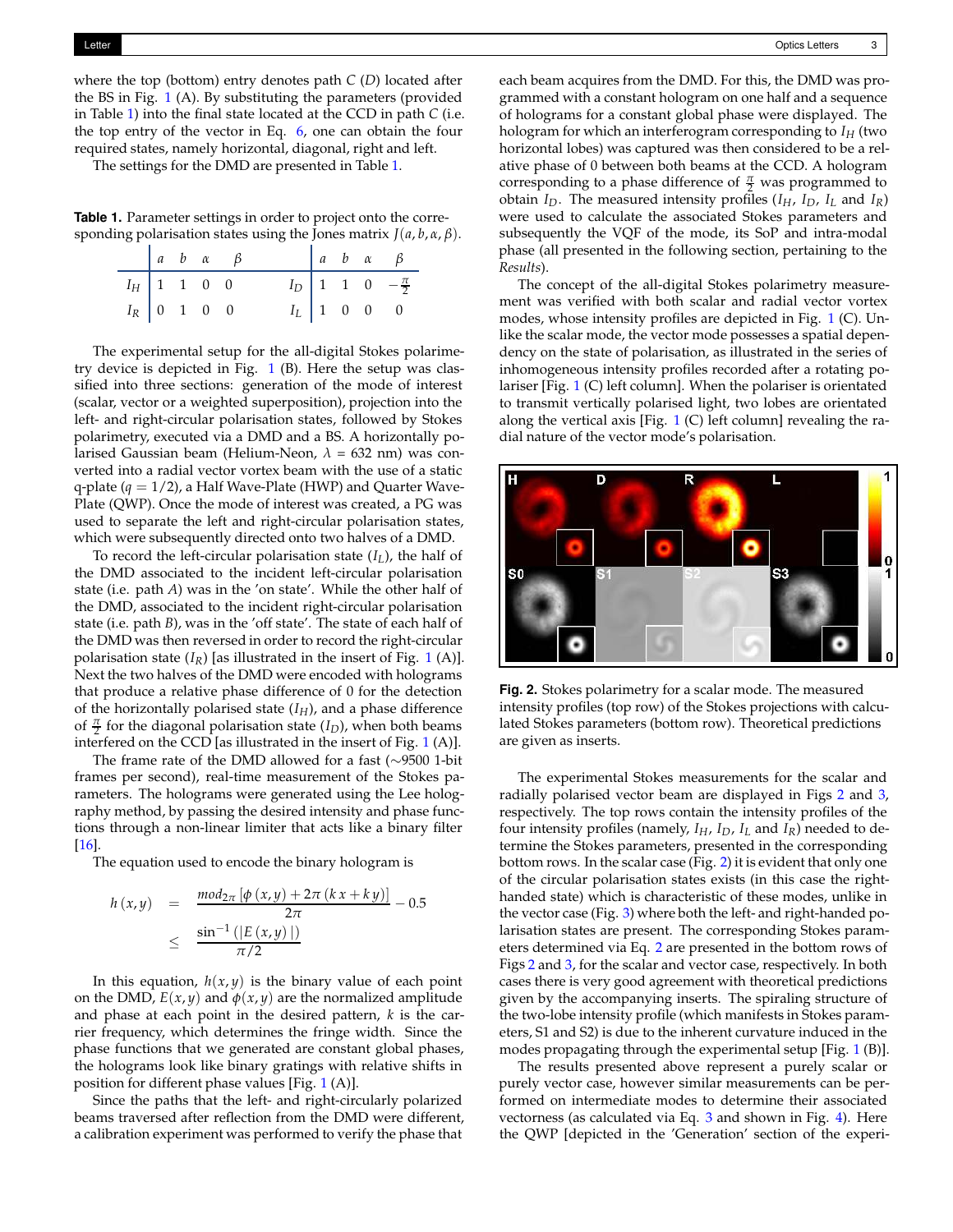

**Fig. 3.** Stokes polarimetry for a radial vector mode. The measured intensity profiles (top row) of the Stokes projections with calculated Stokes parameters (bottom row). Theoretical predictions are given as inserts.



**Fig. 4.** Plot of the measured vectorness (red data points) versus  $\theta$  (Eq. 1). The black, dashed curve denotes the theoretical prediction and the red band the measured error.



**Fig. 5.** Reconstructed polarisation structure for scalar and vector modes. Theoretical predictions are given alongside. An enhanced view of the polarisation vectors is given as an insert.



**Fig. 6.** The extracted phase between two orthogonal polarisation states (namely, left and right) for scalar and radial vector modes. Theoretical predictions are given alongside.

mental setup, Fig. 1 (B)] was rotated so as to create modes, whose polarisation profile varied from homogeneous (scalar) to inhomogeneous (vector). Their associated vectorness was measured via the all-digital Stokes polarimetry technique. Visually, there is high-fidelity between the measured and theoretically expected vectorness values of the generated modes.

In addition to determining the SoP of the generated scalar and vector modes (Fig. 5), the phase relationship between orthogonal polarisation states can also be measured, thereby reconstructing the associated wavefront in real-time (Fig. 6). The reconstructed polarisation structure of the experimentally generated scalar mode is characteristic of right-circularly polarised light (first image of Fig. 5) and is in good agreement with the simulated result (second image of Fig. 5). While the SoP of the generated vector mode depicts a radial structure (third and last image of Fig. 5). The phase (or wavefront) between the orthogonal polarisation states calculated via Eq. 4, for both the scalar and vector case, are experimentally reconstructed and displayed in Fig. 6, illustrating the spherical curvature which is incurred by the propagation of the modes, which agrees visually with the theoretical simulated results.

Here we outline an approach to reconstruct the SoP, as well as to measure vectorness and intra-modal phase of an optical field digitally with no moving parts and in real-time by implementing an inhomogeneous polarisation optic (namely, a PG) and a polarisation insensitive DMD. We tested our technique on modes of varying vectorness and obtained high-fidelity between the experimentally reconstructed SoP, vectorness and intra-modal phase with their theoretical counterparts. This technique will prove useful for the development of robust, compact polarimetery sensors for fields such as optical metrology.

**Funding.** Work funded in India through Grant No. DST/IMRCD/BRICS/Pilotcall1/OPTIMODE/2017.

**Disclosures.** The authors declare no conflicts of interest.

## **REFERENCES**

- 1. J. D. Pye, *Polarised light in science and nature* (CRC Press, 2015).
- 2. S. Cloude, *Polarisation: applications in remote sensing* (Oxford university press, 2010).
- 3. G. G. Stokes, Transactions Camb. Philos. Soc. **9**, 399 (1851).
- 4. H. G. Berry, G. Gabrielse, and A. Livingston, Appl. optics **16**, 3200 (1977).
- 5. F. Gori, Opt. letters **24**, 584 (1999).
- 6. B. Schaefer, E. Collett, R. Smyth, D. Barrett, and B. Fraher, Am. J. Phys. **75**, 163 (2007).
- 7. D. H. Goldstein, *Polarized light* (CRC press, 2016).
- 8. R. Azzam, Opt. Acta: Int. J. Opt. **29**, 685 (1982).
- 9. B. Zhao, X.-B. Hu, V. Rodríguez-Fajardo, Z.-H. Zhu, W. Gao, A. Forbes, C. Rosales-Guzmán *et al.*, Opt. express **27**, 31087 (2019).
- 10. S. Scholes, R. Kara, J. Pinnell, V. Rodríguez-Fajardo, and A. Forbes, Opt. Eng. **59**, 1 (2019).
- 11. L. J. Hornbeck, "Digital light processing and mems: An overview," in *Digest IEEE/Leos 1996 Summer Topical Meeting. Advanced Applications of Lasers in Materials and Processing,* (IEEE, 1996), pp. 7–8.
- 12. H. Rubinsztein-Dunlop, A. Forbes, M. V. Berry, M. R. Dennis, D. L. Andrews, M. Mansuripur, C. Denz, C. Alpmann, P. Banzer, T. Bauer *et al.*, J. Opt. **19**, 013001 (2017).
- 13. A. Selyem, C. Rosales-Guzmán, S. Croke, A. Forbes, and S. Franke-Arnold, Phys. Rev. A **100**, 063842 (2019).
- 14. M. McLaren, T. Konrad, and A. Forbes, Phys. Rev. A **92**, 023833 (2015).
- 15. E. J. Galvez, S. Khadka, W. H. Schubert, and S. Nomoto, Appl. optics **51**, 2925 (2012).
- 16. W.-H. Lee, Appl. optics **13**, 1677 (1974).